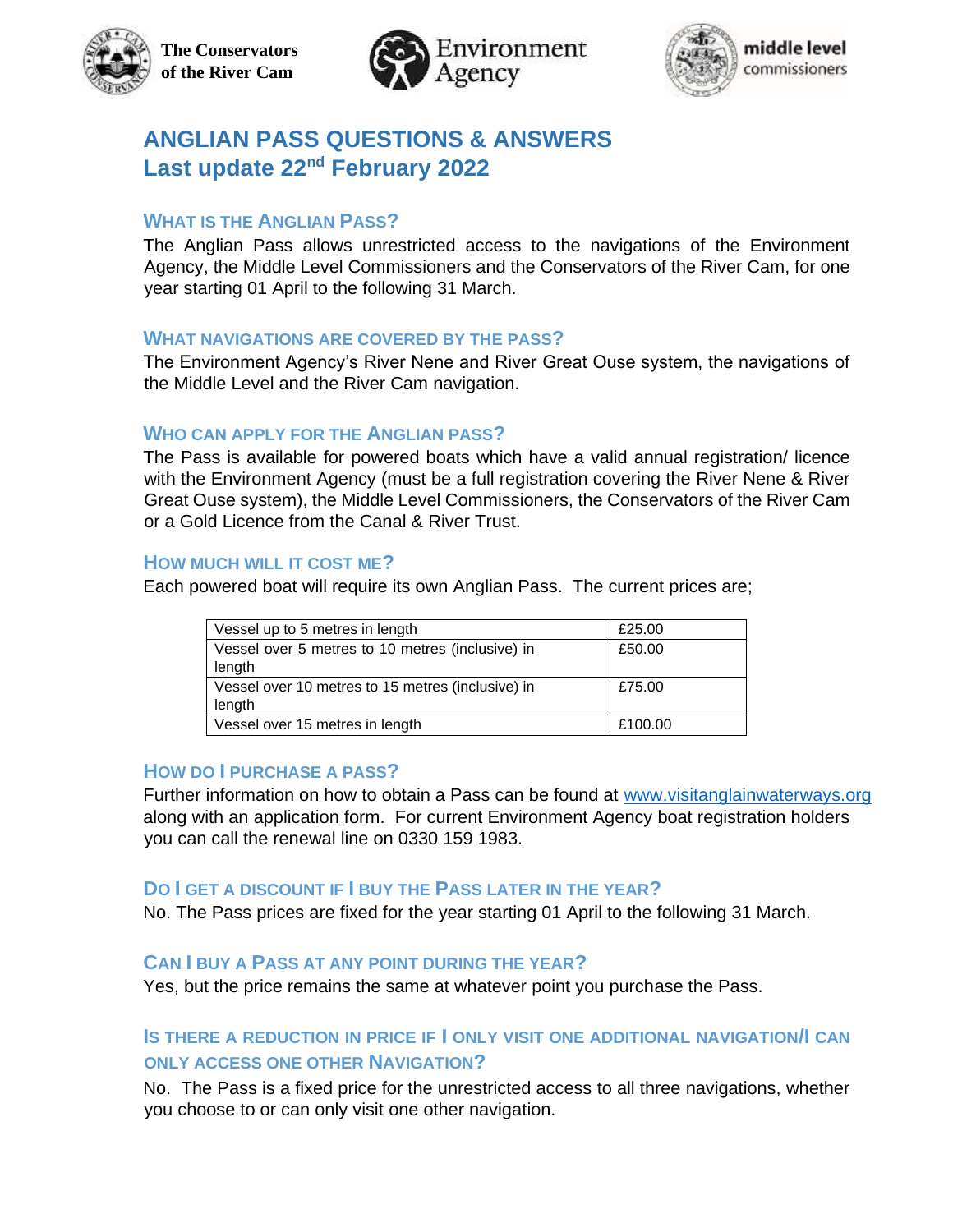





The Pass balances the costs of different visiting trends. For example, a boater may only visit the Cam, but they may do this on a very regular basis, whereas someone else may only take a two week holiday all year and travel across all three navigations during this time.

# **I THINK THE PASS IS EXPENSIVE/I PAID A LOT LESS TO VISIT THE CAM IN PREVIOUS YEARS.**

We feel the Pass is a simple, fair and cost effective system for our boating customers and for the three navigation authorities to operate. Providing one Pass for boaters to visit one or more additional navigations, means the administrative work involved and consequently the costs to our boaters reduce. However, all three navigation authorities still need to ensure we all receive the income required to provide our respective navigation and services.

We feel the costs of the Pass are very reasonable, compared to visitor/short-term registrations/licences, especially for unrestricted, all year access to one or more additional navigations. The costs of the Pass, also provide the navigation authorities with a more realistic income to contribute to the maintenance of our navigations.

# **I HAVE COME ACROSS PAPERWORK/WEBSITES THAT STILL MENTION THE OLD CAM AGREEMENT. IS THIS STILL AN OPTION TO PURCHASE?**

No. The old Cam Interchange expired on 31 March 2021. The Anglian Pass replaces the Interchange Agreement. We are currently trying to remove any reference to the old arrangement, but if you notice this referred to anywhere, please let us know.

# **DO I HAVE TO BUY A PASS TO VISIT THE NENE, GREAT OUSE SYSTEM, RIVER CAM OR MIDDLE LEVELS?**

Not necessarily. If you are visiting Environment Agency or Middle Level waters you can still purchase visitor/short-term registrations/licences, if you so choose, you do not have to purchase the Pass. However, unfortunately, the Anglian Pass is the only option for visiting the Cam Conservators navigation. If you do not qualify for the Pass, and wish to visit the River Cam above Bottisham Lock, you will need to contact the Conservators of the River Cam to discuss your options.

# **I HAVE A GOLD LICENCE, WHICH RUNS FROM JANUARY TO DECEMBER. THE PASS RUNS FROM APRIL TO MARCH. HOW DOES THIS WORK?**

Providing you renew your Gold Licence in January, or purchase another annual registration from the Environment Agency, Middle Level Commissioners or Conservators of the River Cam that covers January to March, the Pass will remain valid. However, if you do not have a valid registration covering you for January to March, not only will the Pass not be valid, you may be subject to enforcement action, for non-registration by one or all of the navigation authorities.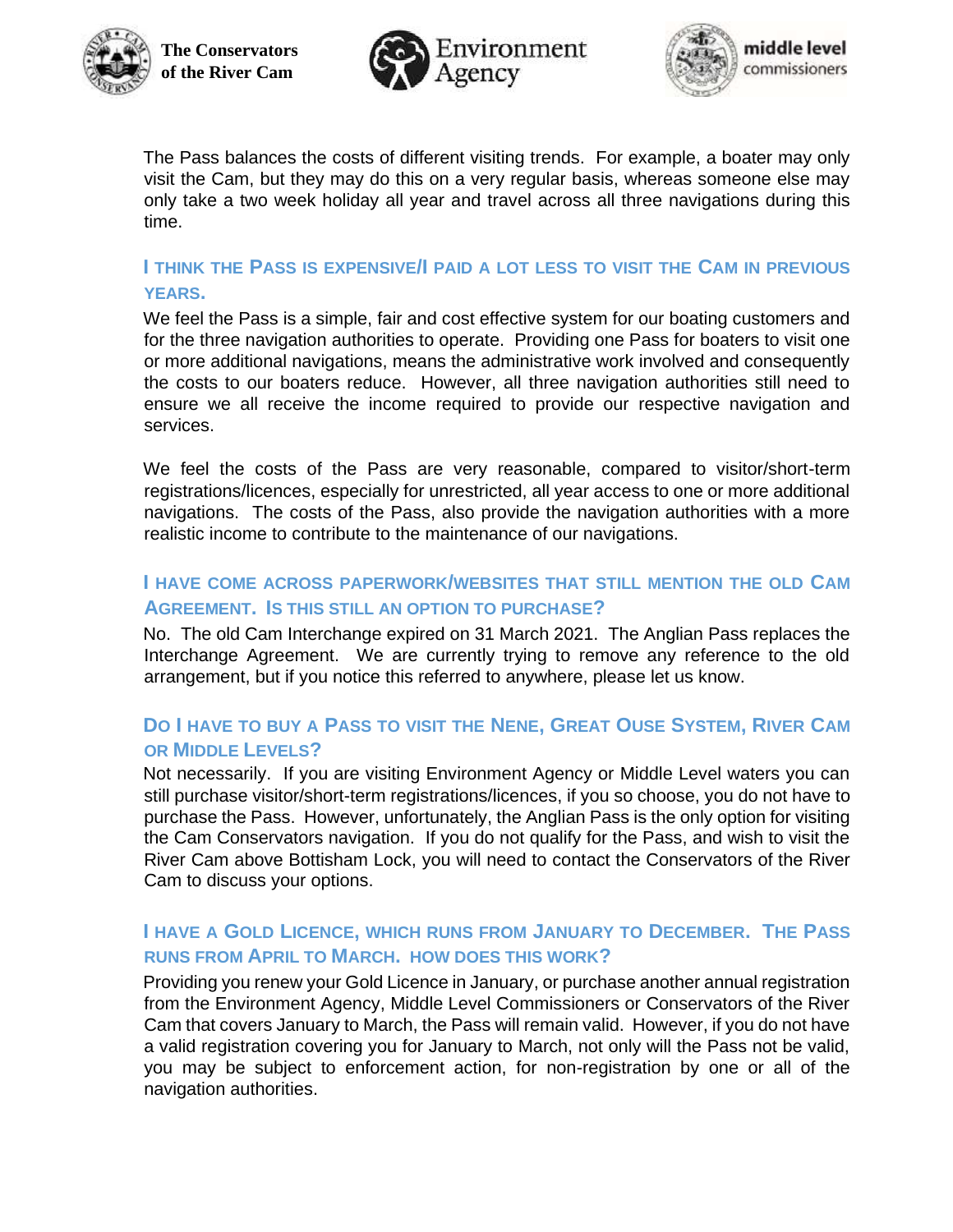





#### **CAN I PURCHASE A PASS IF I HAVE A STANDARD LICENCE WITH THE CANAL & RIVER TRUST?**

No. You will need to purchase the appropriate registration/licence from the navigation authority's waters you are visiting.

#### **CAN I PURCHASE A PASS IF I HAVE A REGISTRATION/LICENCE WITH A NAVIGATION AUTHORITY THAT IS NOT ONE OF THOSE LISTED?**

No. You will need to purchase the appropriate registration/licence from the navigation authority's waters you are visiting.

# **MY BOAT IS REGISTERED AS 'COMMERCIAL'. ARE THERE DIFFERENT PRICES FOR THE ANGLIAN PASS FOR COMMERCIAL BOATS?**

No. The Anglian Pass is the same price for private and commercial powered boats.

### **IS MY TENDER COVERED IF I BUY A PASS FOR MY 'PARENT' BOAT?**

If you intend to use your tender when visiting another navigation, you will need to ensure you have purchased a separate Anglian Pass (if the boat has an engine/ powered) or a visitor registration/licence if it is manually propelled.

#### **DO I GET A DISCOUNT ON MY TENDER, OR IF I HAVE AN ELECTRIC ENGINE?**

No. There are no discounts on the Pass. The cost is fixed for the full year, whenever the Pass is purchased.

#### **IF I SELL MY BOAT PART WAY THROUGH THE BOATING YEAR CAN I GET A REFUND ON THE PASS?**

No. There are no refunds on the Pass. If the boat remains on one of the partner navigations the Pass can be transferred with the boat.

# **WHY CAN'T I PURCHASE THE PASS THROUGH MY 'HOME' NAVIGATION AUTHORITY, WHEN I REGISTER MY BOAT? / WHY DO I HAVE TO GO TO ANOTHER NAVIGATION AUTHORITY TO PURCHASE THE PASS?**

We are trying to keep the cost of administrating the Pass to a minimum, which means this reduces the costs to you. By having one authority administering the Pass this meets this requirement. The Environment Agency are currently administrating the Pass, as they have a Call Centre in place that can deal with a high volume of calls.

If the Pass was not in place you would still have to contact a different, or two different, navigation authorities to obtain visitor registrations/licences.